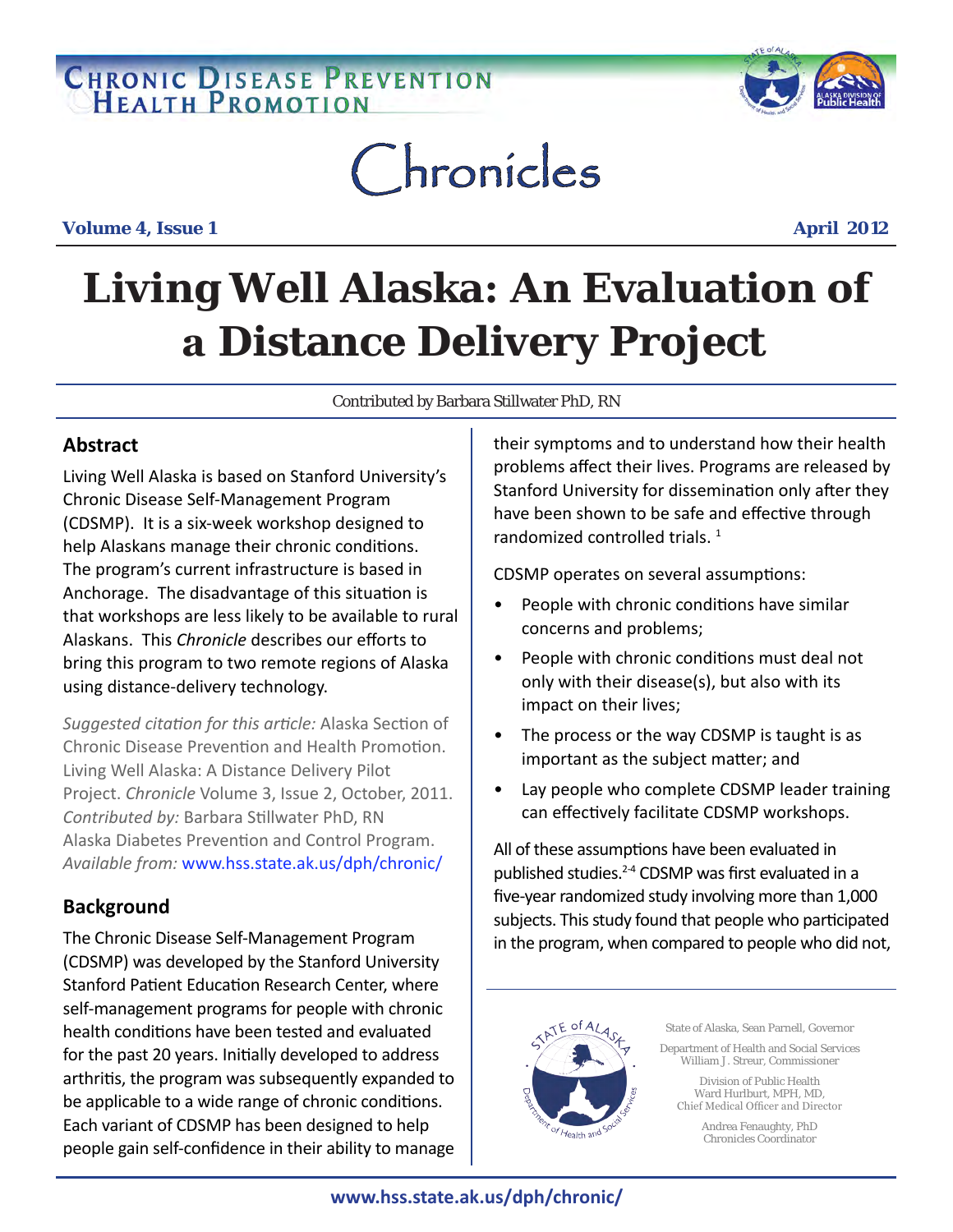#### **2012 ZDPHP CHRONICLES April 2012**

improved their healthful behaviors (exercise, cognitive symptom management, coping and communications with physicians), improved their health status (self-reported health, fatigue, disability, social/role activities, and health distress), and decreased their days in the hospital. The decrease in hospital days was associated with a cost savings of 1:4.<sup>2</sup>

In one randomized trial, it was found that although subsequent health service utilization did not differ between the control and treatment groups, the treatment group did report considerably greater health-related quality of life, which is translatable as a cost savings since quality of life can be quantified.<sup>5</sup>

CDSMP is designed to be led by trained lay persons, although health professionals can also co-lead the workshops. These leaders meet with groups of 8-12 persons with chronic conditions. The sessions are 2 1/2 hours long, once each week for six consecutive weeks. The workshop is intended for persons experiencing any type of chronic health condition; their significant others and caretakers are encouraged to attend.

CDSMP workshops address the following:

- starting an exercise program;
- cognitive symptom management;
- healthy eating;
- breathing exercises;
- relaxation;
- creating and modifying an action plan;
- problem solving;
- communicating with family, friends, and health care providers; and
- dealing with the emotions of chronic illness, particularly anger and depression.

In the traditional model of patient education, an educator communicates disease specific information with the hope that compliance will improve clinical outcomes. In contrast, CDSMP targets improving self-efficacy, that is, confidence in one's capacity to make life changes. CDSMP

does not replace traditional patient education but rather complements and reinforces it. CDSMP workshop participants obtain new information, learn new skills and abilities, and develop new ways to manage and cope with their chronic conditions. Participants give and receive support from others who have comparable challenges from living with a chronic health condition.

Sessions are highly interactive and emphasize strategies to help individuals more effectively manage their chronic conditions. The theoretical basis of the CDSMP include skills mastery, which is accomplished through weekly action plans or self-contracts to do specific activities, as well as through feedback and modeling. During the workshops, leaders frequently use group problemsolving strategies as well as brainstorming.

Recently the National Council on Aging licensed an online version of the CDSMP workshop. Better Choices, Better Health workshops are held entirely online and enable persons to participate from any computer with an Internet connection. Workshop participants join with up to 25 other persons in an interactive workshop in easy-to-follow online sessions, which are posted each week for six weeks. Participants log on at their convenience two to three times per week for a total of about two hours per week. Although participants do not need to sign on at the same time, the sessions are highly participatory through internal messaging and online discussion boards. This facilitates mutual support which helps build participants' confidence in their ability to manage their health. The content of the online workshops is comparable to the face-to-face workshop version of CDSMP.

### **Context**

Since 2006, there have been 137 Living Well Alaska workshops, with 837 participants from 20 communities. Sixty-one percent (61%) of the workshops were located in the Anchorage Bowl; 8% were located in communities with populations of up to 2,200 persons and 10% were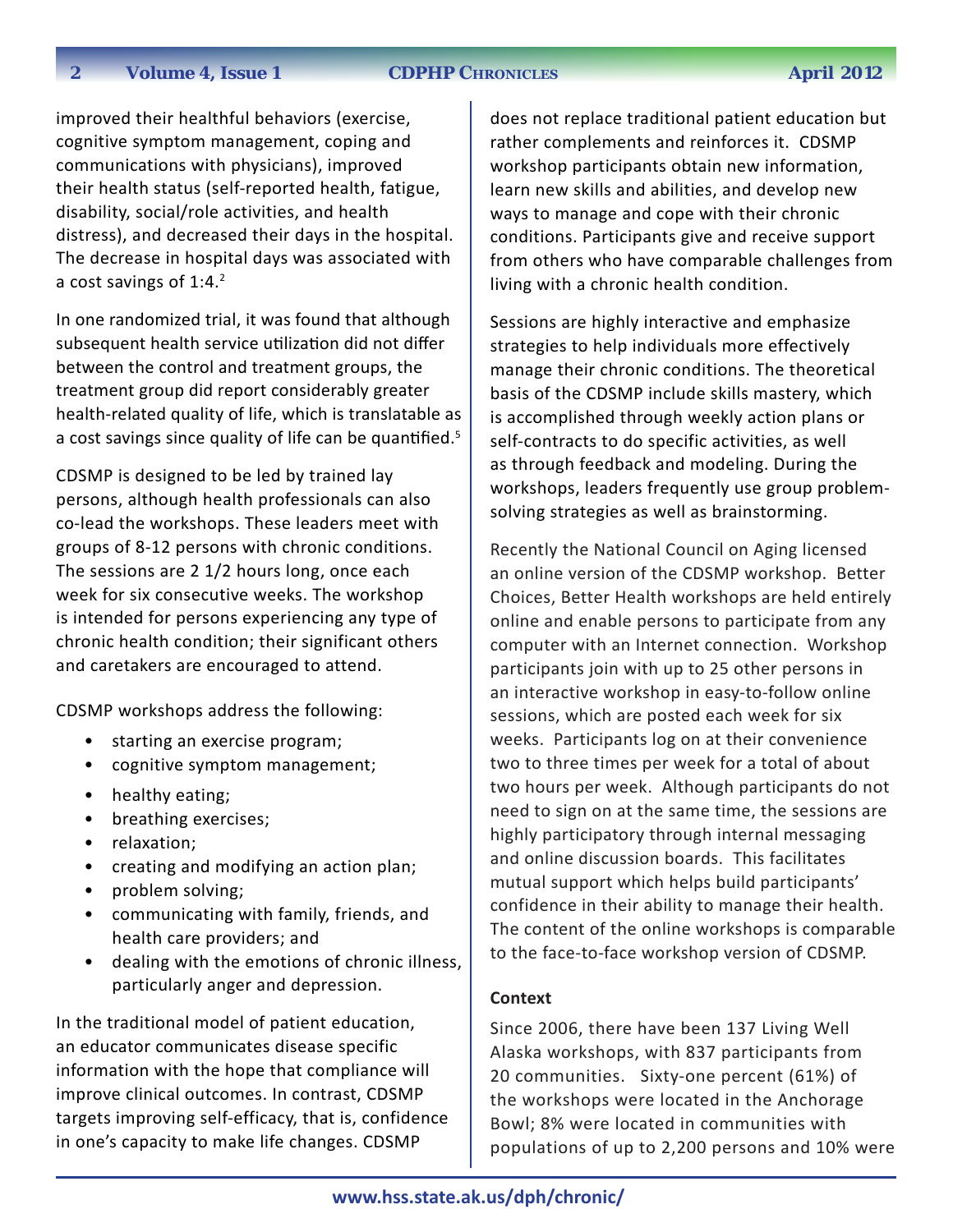**3** Volume 4, Issue 1 CDPHP CHRONICLES April 2012

located in communities not connected to the Alaska road system.

From the onset, we very much wanted to be able to offer workshops to rural Alaskans. To accomplish this, we recruited 30 persons from small rural communities and trained them as workshop course leaders. Although we ask course leaders to commit to teaching at least two workshops, less than 50% ever fulfilled that expectation and among rural course leaders, the percentage was less than 30%. In a post leader training survey of rural leaders, although many intended to lead a workshop, they experienced barriers that prohibited them from following through. These barriers included job scope changes, lack of administrative support, and challenges with recruiting participants.

In December 2010, we collaborated with the Alaska Native Medical Center Diabetes Program and planned a distance delivery pilot project by which we could lead CDSMP workshops from Anchorage for participants in rural communities. To accomplish this, we planned using a poly-com system of communication with video conferencing. Poly-com systems create virtual meeting experiences by allowing real-time and two-way interaction between multiple sites simultaneously. Poly-com systems are widely used in Alaska for telemedicine to bring quality primary healthcare and specialty services to remote areas of the state. As our plans materialized, we partnered with Chugachmiut and Eastern Aleutian Tribes as our pilot project host sites.

Chugachmiut serves the Alaska Natives living in seven Chugach communities: Anchorage, Chenega Bay, Cordova, Nanwalek, Port Graham, Seward, Tatitlek, and Valdez. Two Chugachmiut CDSMP and DSMP (diabetes self-management program) leaders co-facilitated the 6-week DSMP workshop from Seward while connecting to participants in six different communities, spanning a distance of 720 miles.

Eastern Aleutian Tribes (EATS) serves the Alaska

Natives living in the eight EATS communities: Adak, Akutan, Cold Bay, False Pass, King Cove, Nelson Lagoon, Sandpoint, and Whittier. The pilot project participants were located in a small community in the Aleutian Chain, 580 air miles from Anchorage. The two co-facilitators were located at the EATS office in Anchorage.

## **Methods**

Pilot sites self-selected to participate in the distance pilot project. Both were familiar with CDSMP and both had CDSMP and DSMP course leaders on staff. Both agencies routinely utilize poly-com systems for video communications with their remote villages. The systems are used for meetings, lectures, classes, patient visits, education, medical procedures, and clinical consultations. Both agencies recruited local coordinators in each community as their initial step. The local coordinators were all employed by the local health clinics which gave access to participants and a location for the workshops. Both agencies used flyers, phone calls, and word of mouth to advertise the workshops. Once participants were recruited, workshop dates were set and locations were secured. All the participants came to the clinics for the workshops except a few who were confined to their homes and participated via phone. Between 4 and 8 hours were spent preparing the local coordinators. Technical assistance included reviewing the workshop manual, the charts, and the ground rules. The workshops were evaluated using standard Living Well Alaska pre- and postworkshop survey forms and post-workshop communication with the leaders.

### **Results**

Twenty persons with diabetes from six different remote communities participated in the DSMP workshop and six persons with various chronic conditions from one remote community attended the CDSMP workshop. The persons who attended the DSMP workshop were considerably younger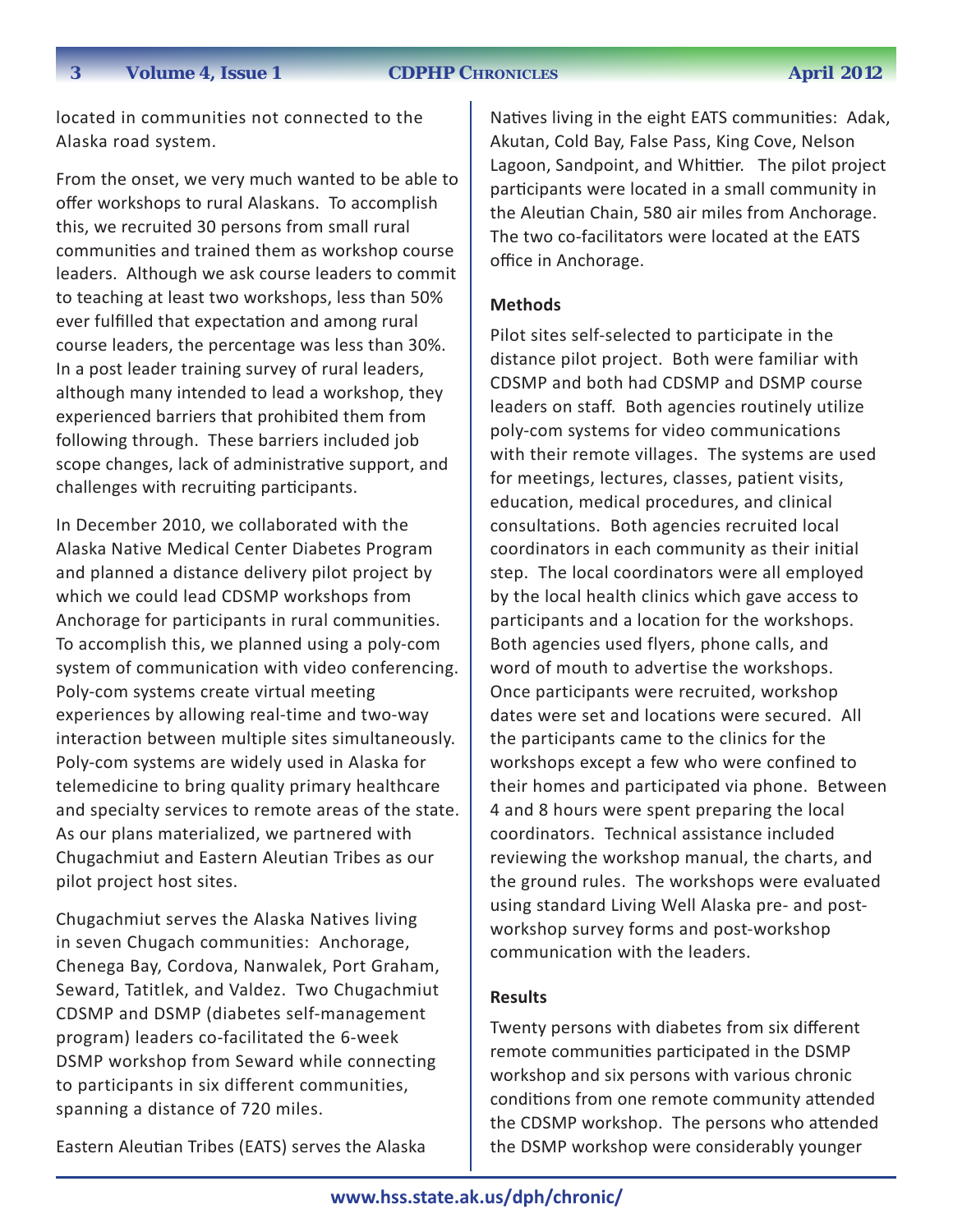#### **4 Volume 4, Issue 1 CDPHP Chronicles April 2012**

than the CDSMP participants although this difference did not seem to affect attendance or the workshop completion rate. See Table 1.

|                                                           | Chugachmiut<br><b>Multi-Site</b> | <b>EATS</b><br><b>Single Site</b>                                      |  |
|-----------------------------------------------------------|----------------------------------|------------------------------------------------------------------------|--|
| Type of Workshop                                          | <b>DSMP</b>                      | <b>CDSMP</b>                                                           |  |
| # participants                                            | 20                               | 6                                                                      |  |
| Gender F/M                                                | 15/5                             | 6/0                                                                    |  |
| Age range<br>Mean age                                     | 21-67<br>41                      | 50-78<br>66                                                            |  |
| Completed<br>4/6 classes                                  | 16 (80%)                         | 5 (83%)                                                                |  |
| Completed<br>6/6 classes                                  | 8 (40%)                          | 3 (50%)                                                                |  |
|                                                           |                                  |                                                                        |  |
| Chronic<br>conditions<br>reported by # of<br>participants | Diabetes 20                      | Arthritis - 4,<br>Diabetes - 2,<br>Lung disease - 1,<br>Hypertension 1 |  |

|  |  | Table 1. Workshop Participant Data |
|--|--|------------------------------------|
|--|--|------------------------------------|

Workshops were conducted according to the guidelines established by Stanford University. Both agencies used brainstorming, modeling, skill practice, and small group discussions to promote self-efficacy among the participants. Both used the required workshop charts specific to each session but only one had a set of charts at the remote site. The agency that did not have the full-size charts at the site, created charts on PowerPoint which allowed participants to read them though for some they were difficult to see. Other similarities to the standard CDSMP delivery model included their use of incentives to encourage workshop completion and the use of the buddy system to reinforce action plan completion by participants. Costs for the distance delivery workshops were comparable to the traditional model of delivery.

The primary differences between the traditional in-person workshops and these two distance workshops were related to the delivery technology and the role of the local coordinator. Technical difficulties were anticipated; both agencies prepared for them by having IT available during workshop sessions and by checking the equipment at the origin and remote sites prior to each session. As it turned out, the technical difficulties were quite minor and were quickly resolved. The difficulty that both agencies initially underestimated was the role of the local coordinator during a workshop. Since all the local coordinators had some familiarity with CDSMP, there was a tendency for them to vacillate between being a participant and a third leader. The problem this created was they knew more than the other participants and there was a tendency for them to re-direct the group dynamics. The difficulties this presented were not immediately recognized but both sites resolved in the future to either have the co-leader on site or have the local coordinator function in the role of a participant. See Table 2.

Feedback was collected from course leaders and a subset of participants. The leaders reported that the participants were engaged in the workshop and their action plans. All of the participants who completed the post workshop survey rated the workshop as 10 out of 10 in terms of how much they liked it. When asked if they learned new tools to manage their chronic conditions, they responded affirmatively with an aggregated score of 4.6 out of 5. All of the participants reported engaging in new activities, such as walking, visiting with friends, and limiting snacks, as a direct result of the workshop. In terms of confidence level, that is the confidence to live a healthy life with a chronic condition, the aggregated level before the workshop was 7.8 and the after the workshop was 8.6. (For detailed evaluation results of the Living Well Alaska program go to: [www.hss.state.ak.us/dph/chronic/pubs/assets/](http://www.hss.state.ak.us/dph/chronic/pubs/assets/ChroniclesV1-1.pdf)

[ChroniclesV1-1.pdf.](http://www.hss.state.ak.us/dph/chronic/pubs/assets/ChroniclesV1-1.pdf)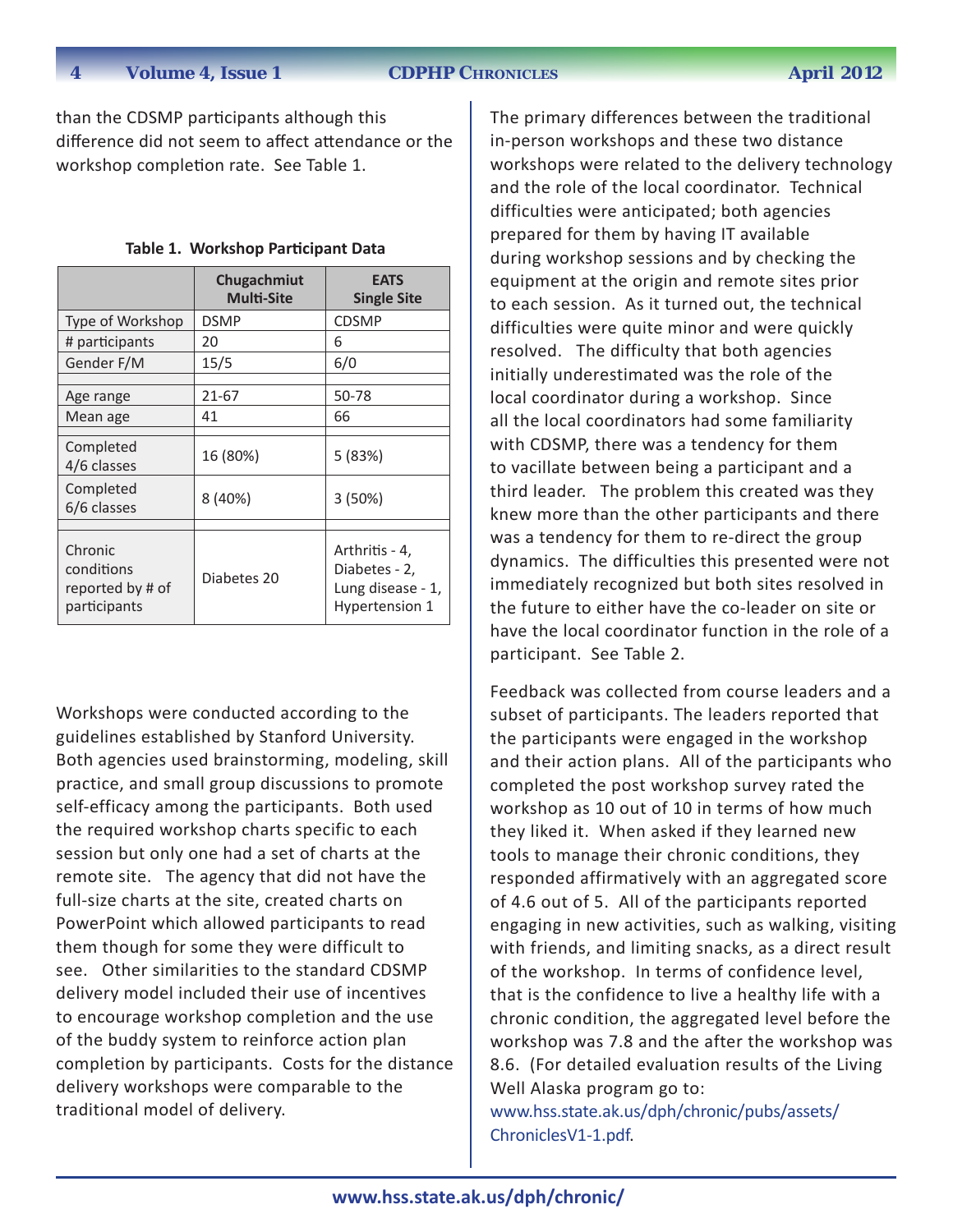|  | Table 2. Pilot Program Descriptions, by Component and Site |  |  |  |
|--|------------------------------------------------------------|--|--|--|
|--|------------------------------------------------------------|--|--|--|

|                                                           | <b>Chugachmiut Multi-Site</b>                                                                                                                                                                     | <b>EATS Single Site</b>                                                                                                                                                                                                                                                    |  |  |  |
|-----------------------------------------------------------|---------------------------------------------------------------------------------------------------------------------------------------------------------------------------------------------------|----------------------------------------------------------------------------------------------------------------------------------------------------------------------------------------------------------------------------------------------------------------------------|--|--|--|
| <b>Technology</b>                                         |                                                                                                                                                                                                   |                                                                                                                                                                                                                                                                            |  |  |  |
| Equipment                                                 | Polycom, Connect Pro, Phone                                                                                                                                                                       | Polycom                                                                                                                                                                                                                                                                    |  |  |  |
| Supplies workshop<br>leaders used                         | Charts, PowerPoint charts                                                                                                                                                                         | Posters, charts, dry erase board, post-it pads,<br>leader's manual, Living a Healthy Life book                                                                                                                                                                             |  |  |  |
| Supplies at local sites                                   | Charts                                                                                                                                                                                            | Posters, charts, dry erase board                                                                                                                                                                                                                                           |  |  |  |
| Technology problems                                       | Charts were created on PowerPoint<br>and emailed ahead to each site<br>and to those folks participating via<br>phone. Still it was challenging for<br>everyone to see the charts close<br>enough. | There were minor transmission disruptions but<br>they were able to re-establish connection quickly.<br>There were a few problems with speaking voice<br>volume & hearing participant comments.                                                                             |  |  |  |
| Pre-workshop planning<br>to reduce technology<br>problems | They beta tested a class. Group<br>gave feedback which was<br>incorporated into the pilot<br>workshop.                                                                                            | They set up room 30 minutes early, turning on<br>equipment to make sure no problems existed.<br>They practiced ahead of time to make sure charts<br>were visible and that each end could hear. Tech-<br>nical support was scheduled and available during<br>most sessions. |  |  |  |
| <b>Roll-Out</b>                                           |                                                                                                                                                                                                   |                                                                                                                                                                                                                                                                            |  |  |  |
| Recruitment of partici-<br>pants                          | Newsletters, word of mouth,<br>individual invitations,<br>announcements at community<br>events, board meetings                                                                                    | Posters placed throughout community, adver-<br>tised at community events, personal calls. Par-<br>ticipants recruited through primary care clinic by<br>staff member.                                                                                                      |  |  |  |
| <b>Local Support</b>                                      |                                                                                                                                                                                                   |                                                                                                                                                                                                                                                                            |  |  |  |
| Selection process for<br>local coordinator                | Health aides who had taken the<br>workshop previously.                                                                                                                                            | The local coordinator worked in the clinic which<br>enabled her to recruit participants.                                                                                                                                                                                   |  |  |  |
| Role of local<br>coordinator                              | Recruit participants and set up the<br>Poly-com and/or Connect Pro.                                                                                                                               | Recruit participants, advertise, organize incen-<br>tives, put up appropriate charts, get workshop<br>supplies, get feedback forms completed & re-<br>turned; set up room; arrange for meals to be<br>brought to site; post the necessary charts for<br>each session.      |  |  |  |
| How much time did lo-<br>cal coordinators spend           | 27hrs at each site                                                                                                                                                                                | 34 hours                                                                                                                                                                                                                                                                   |  |  |  |
| <b>Costs</b>                                              |                                                                                                                                                                                                   |                                                                                                                                                                                                                                                                            |  |  |  |
| Staff time:                                               |                                                                                                                                                                                                   |                                                                                                                                                                                                                                                                            |  |  |  |
| Leaders                                                   | \$1440                                                                                                                                                                                            | \$1974                                                                                                                                                                                                                                                                     |  |  |  |
| Local coordinators                                        | \$2700                                                                                                                                                                                            | \$1088                                                                                                                                                                                                                                                                     |  |  |  |
| <b>Admin Asst</b>                                         |                                                                                                                                                                                                   | \$246                                                                                                                                                                                                                                                                      |  |  |  |
| Incentives                                                | \$250                                                                                                                                                                                             | \$450                                                                                                                                                                                                                                                                      |  |  |  |
| IT                                                        | \$600                                                                                                                                                                                             | $\mathbf 0$                                                                                                                                                                                                                                                                |  |  |  |
| <b>Supplies</b>                                           | \$1050                                                                                                                                                                                            | \$326                                                                                                                                                                                                                                                                      |  |  |  |
| <b>Total Costs</b>                                        | \$6040                                                                                                                                                                                            | \$4084                                                                                                                                                                                                                                                                     |  |  |  |